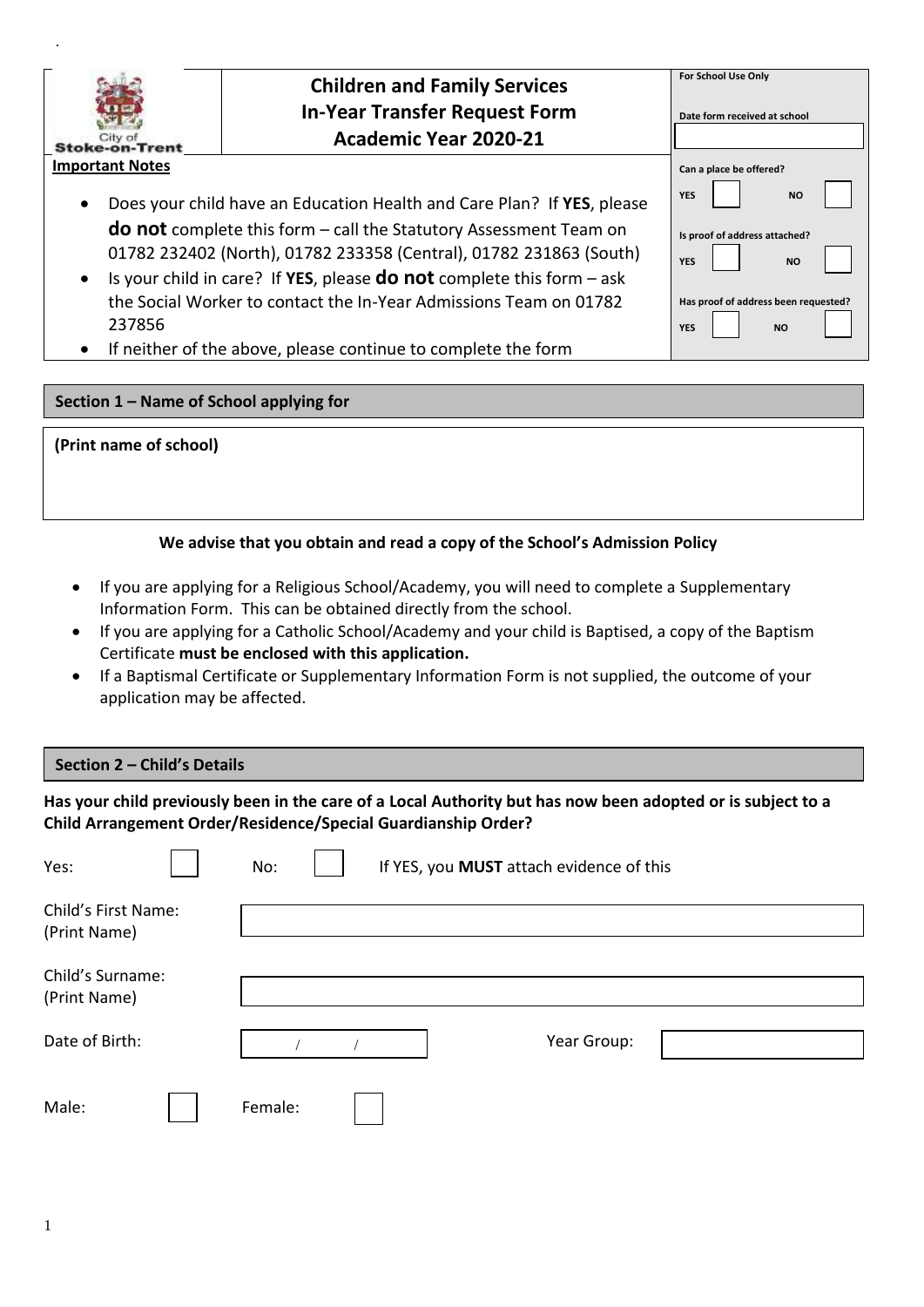| Section 3 - Details of Parent/Guardian completing this form                                                                                                                                                                                       |                         |                                                                                                                                   |                                   |
|---------------------------------------------------------------------------------------------------------------------------------------------------------------------------------------------------------------------------------------------------|-------------------------|-----------------------------------------------------------------------------------------------------------------------------------|-----------------------------------|
| Do you have parental responsibility for this child?                                                                                                                                                                                               |                         |                                                                                                                                   |                                   |
| Yes:                                                                                                                                                                                                                                              | No:                     |                                                                                                                                   |                                   |
| What is your relationship to this child?                                                                                                                                                                                                          |                         |                                                                                                                                   |                                   |
| Mother:                                                                                                                                                                                                                                           | Father:                 |                                                                                                                                   | If other*, you must provide legal |
| <b>Other</b> * (please state relationship):                                                                                                                                                                                                       |                         | <b>Parental Responsibility</b>                                                                                                    | documents which show you have     |
| Parent/Guardian: (Print Name)                                                                                                                                                                                                                     | Mr/Mrs Miss:            |                                                                                                                                   |                                   |
| Parent/Guardian: (Print Name)                                                                                                                                                                                                                     | Mr/Mrs Miss:            |                                                                                                                                   |                                   |
| Child's Home Address:                                                                                                                                                                                                                             |                         |                                                                                                                                   |                                   |
| Post Code:                                                                                                                                                                                                                                        |                         |                                                                                                                                   |                                   |
| Phone: (Mobile)                                                                                                                                                                                                                                   | Home/Work               |                                                                                                                                   |                                   |
| E-mail address:                                                                                                                                                                                                                                   |                         |                                                                                                                                   |                                   |
| If you will be moving address, please state your new address below and the expected date of your move. If<br>possible, please enclose a copy of official documentation e.g. Solicitor/Landlord letter, as proof that you will<br>be living there. |                         |                                                                                                                                   |                                   |
| New address:                                                                                                                                                                                                                                      |                         |                                                                                                                                   |                                   |
|                                                                                                                                                                                                                                                   |                         |                                                                                                                                   |                                   |
| Post Code:                                                                                                                                                                                                                                        |                         |                                                                                                                                   |                                   |
|                                                                                                                                                                                                                                                   |                         | NB: it is your responsibility to advise The<br>Admissions and Transport Team immediately if<br>these details change. Please email |                                   |
| Expected move date:                                                                                                                                                                                                                               |                         | in-yearadmissions@stoke.gov.uk                                                                                                    |                                   |
| Section 4 - Details of school age brothers/sisters                                                                                                                                                                                                |                         |                                                                                                                                   |                                   |
|                                                                                                                                                                                                                                                   |                         |                                                                                                                                   |                                   |
| <b>Name of Brother or Sister</b>                                                                                                                                                                                                                  | <b>School Attending</b> | <b>Date of Birth</b>                                                                                                              | <b>Year Group</b>                 |
|                                                                                                                                                                                                                                                   |                         | $\sqrt{2}$                                                                                                                        |                                   |
|                                                                                                                                                                                                                                                   |                         |                                                                                                                                   |                                   |
|                                                                                                                                                                                                                                                   |                         |                                                                                                                                   |                                   |
|                                                                                                                                                                                                                                                   |                         |                                                                                                                                   |                                   |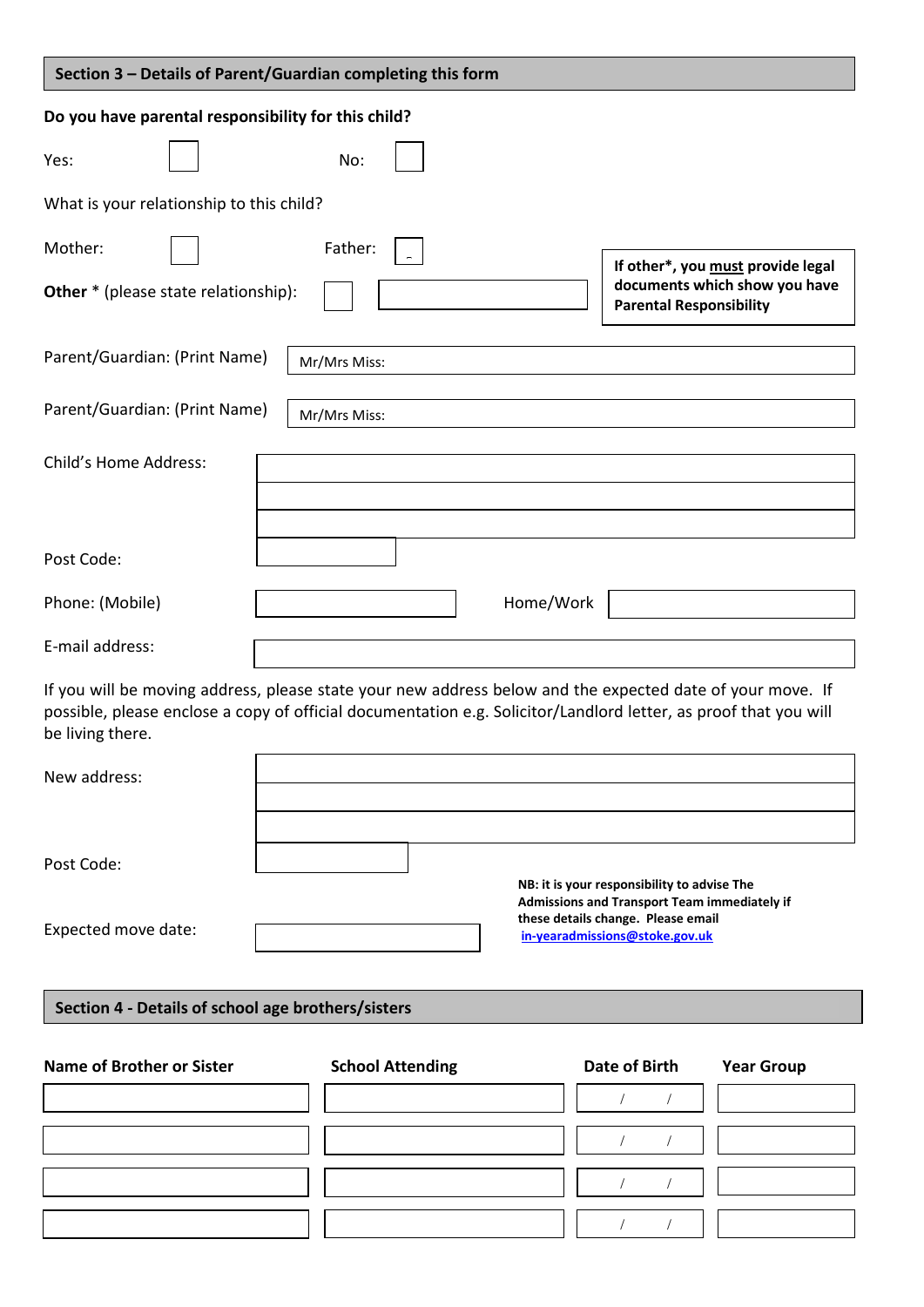| Section 5 - Reason for changing school - To be completed by Parent/Guardian |  |  |  |
|-----------------------------------------------------------------------------|--|--|--|
| Last/current school attended:<br>This section MUST be completed             |  |  |  |
| Date last attended:                                                         |  |  |  |
| Reason for applying<br>for a new school:                                    |  |  |  |

Please provide details of any outside agencies currently involved with your child e.g. Social Worker, CAMHS or Education Welfare Officer.

# **Section 6 – This section must be completed ONLY if your child is currently attending another Stoke-on-Trent school**

Please ask the appropriate member of staff at your child's current school to complete this section.

I confirm that the Parent/Guardian has discussed with me the reasons for a transfer and I agree that a school move would be in the best interests of the child for the following reasons.

Please include any additional information in this box relating to this transfer request (including any reason why you consider this transfer should not progress).

| Signed:     | Position: |  |
|-------------|-----------|--|
| Print Name: | Date:     |  |